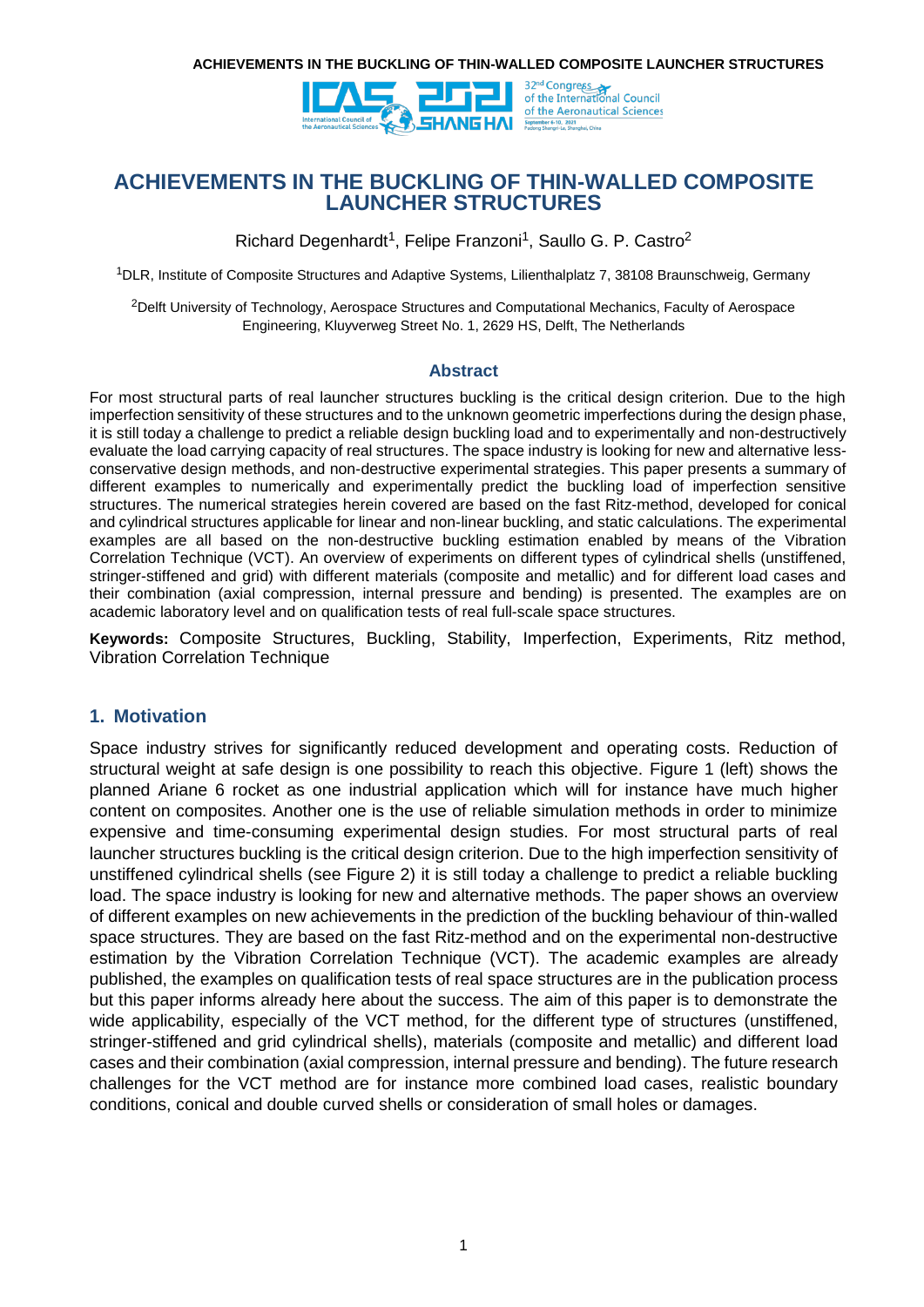

Figure 1 – Left: Ariane 6 launcher (ESA)

Right: Typical load-shortening curve of an unstiffened cylindrical shell

## **2. Fast simulation of unstiffened cylindrical and conical composite structures [1], [2]**

A semi-analytical method based on the Ritz-approach capable to predict the static and the instability response of the non-linear buckling of unstiffened laminated composite cones and cylinders under various loads and boundary conditions is presented. The tool considers geometric and load imperfections. The Ritz method is selected to solve the non-linear set of equations and a new set of appropriate approximation functions for the displacement field is proposed, in order to simulate axial compression, torsion, pressure, load asymmetry, any arbitrary surface or concentrated loads, and any load case combining these loads. Elastic constraints are used to produce a wide range of boundary conditions, covering the four types of boundary conditions commonly used in the literature. For conical shells a novel approximation is proposed in order to efficiently perform the analytical integration of the linear stiffness matrices. Figure 2 shows a comparison of the deformations obtained by the semi-analytical Ritz-approach and FEM (Abaqus) studied on an imperfect composite conical structure loaded by axial compression. More details can be found in [1] and [2].



Figure 2 - Imperfect composite conical structure loaded by axial compression; Comparison of the deformations obtained by the semi-analytical Ritz-approach and FEM (Abaqus).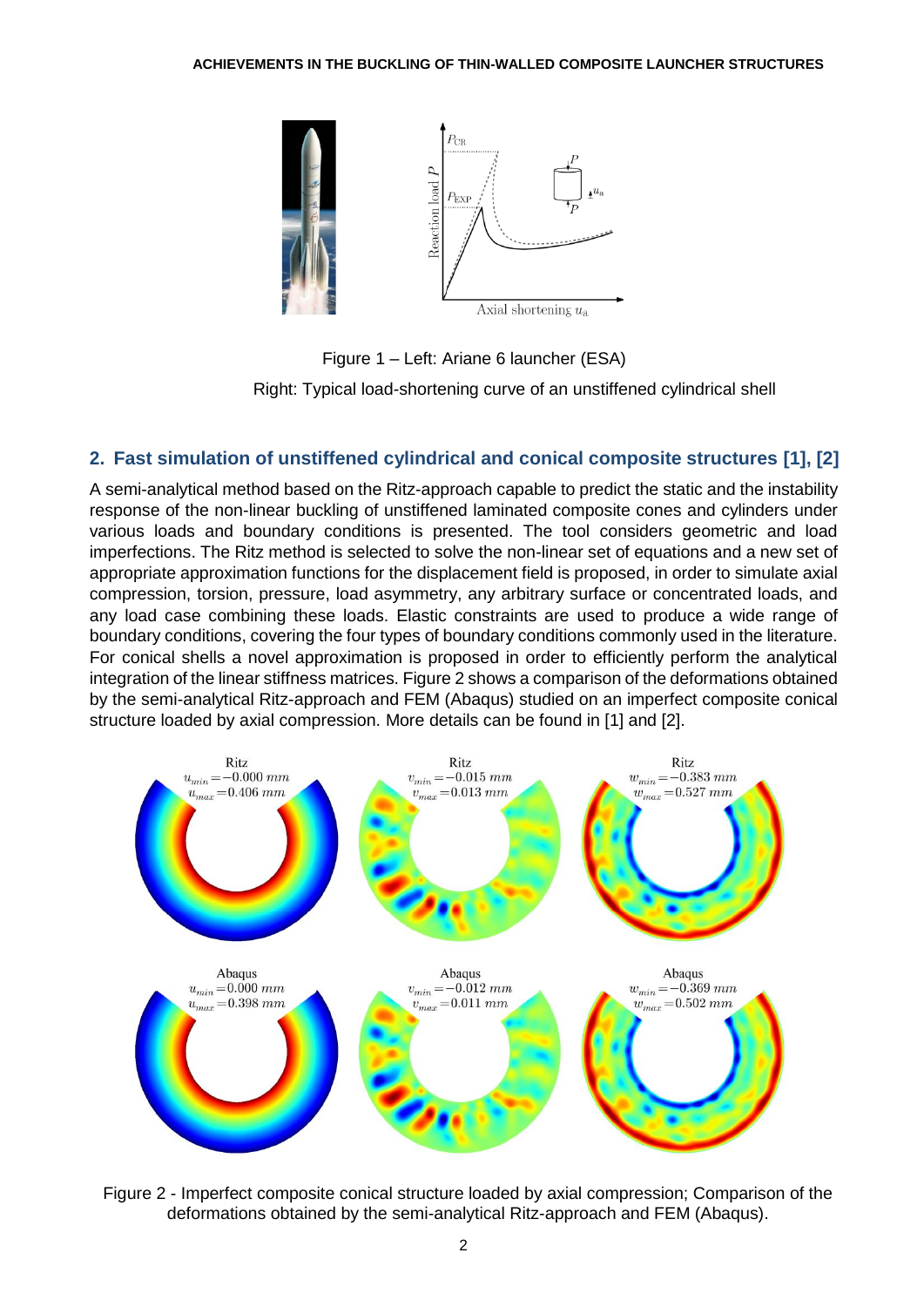### **3. Fast simulation of stiffened shells with multi-domain semi-analytical models [3], [4]**

Figure 3 shows an assembly of cylindrical shell domains and plate domains. This is an efficient and robust strategy to expand the efficiency of Ritz-based approaches towards more complex geometries. In the present example extracted from Degenhardt et al. [3], the cylindrical shell domains P01 and P02 are assembled to form the skin of a blade-stiffened cylinder, whereas one plate domain  $P_S$  is used for each stiffener. Note that in this example the plate domain is connected with two adjacent cylindrical shell domains, but connecting within another domain instead of at its boundaries would also have been possible, enabling the evaluation of meshless stiffened panels, in which the positioning of the stiffeners can float within the skin domain during a design optimization scheme, for instance. Note in Figure 4 that the approach enables an accurate calculation of the membrane stresses, and in Figure 5 the good correlation of linear buckling modes. The multiple domains are connected based on penalty constants that are calculated based on the actual properties of the structures being connected, as proposed by Castro and Donadon [4].



Figure 3 – Assembly of panels to form a blade-stiffened cylinder [8].



Figure 4 – Membrane stress  $N_{xx}$  field for the stiffened cylinder [3]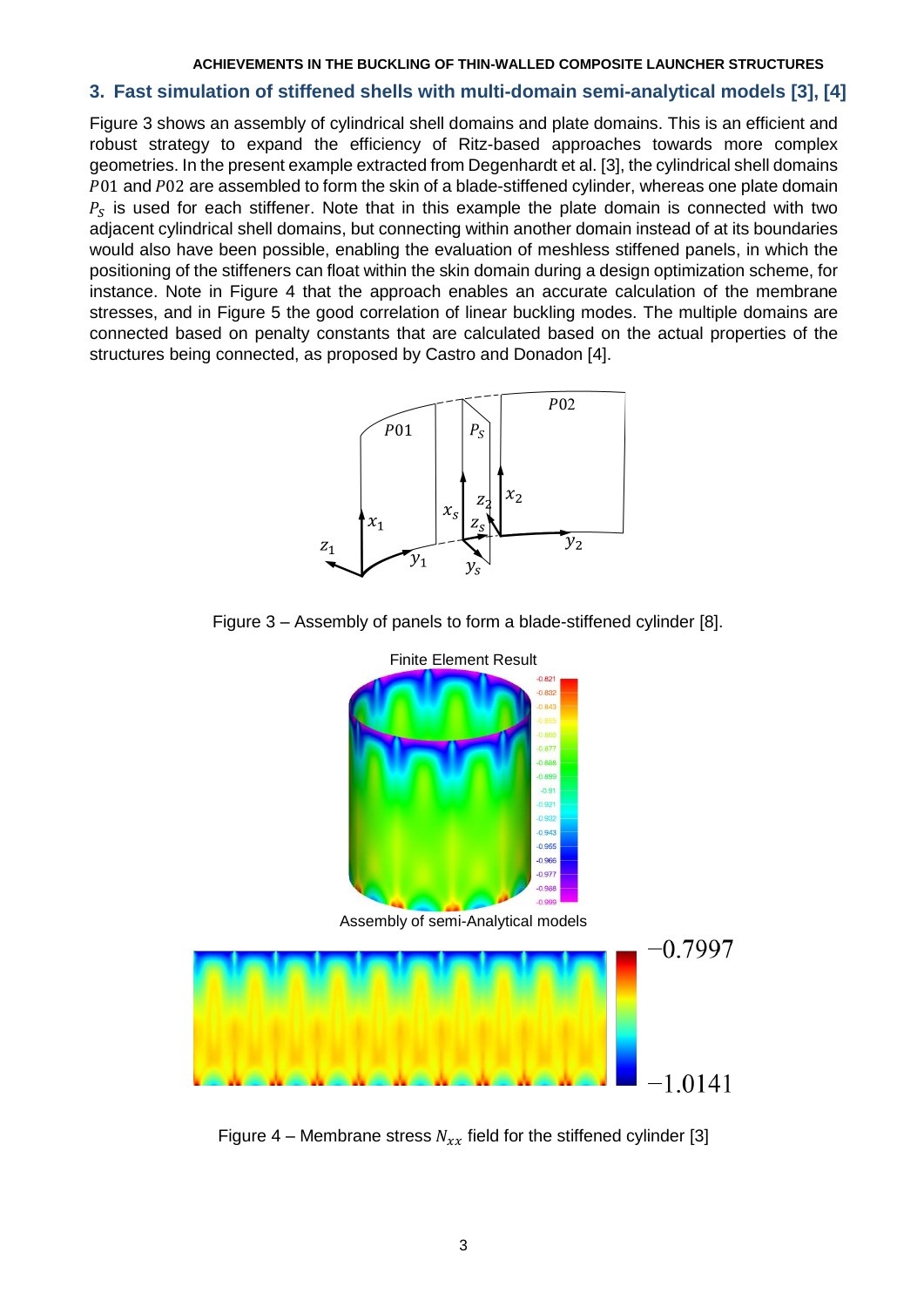

Figure 5 – Linear Buckling Modes for the Stiffened Cylinder [3]

# **4. Non-destructive prediction of the buckling load of space structures by the Vibration Correlation Technique**

## 4.1 Arbelo's VCT approach [5], analytically verified by Franzoni [6]

The Vibration Correlation Technique (VCT) allows a non-destructive prediction of the buckling load in the experiment. It is based on the relation that the eigenfrequency becomes smaller under the increase of the axial compression and in the case of the bucking the eigenfrequency is zero. For beams the relationship is linear. For shells the relation is due to the imperfection sensitivity nonlinear. In 2014, Arbelo developed an improved empirical VCT formulation for the buckling prediction of cylindrical shells [3]. He suggested evaluating the second-order best-fit relationship of the results in the form ( $1-p^2$ ) versus ( $1-f^2$ ) and, to minimize the adjusted relationship for estimating  $\zeta^2$  (see Figure 4). *f* is the ratio between the natural frequency of the loaded structure and the natural frequency of the unloaded structure, both associated with the same vibration mode. *p* is the ratio between the axial load and the critical buckling load  $P_{CR}$ . The buckling load is calculated using Eq. 1.

$$
P_{VCT} = P_{CR}(1-\xi) \tag{1}
$$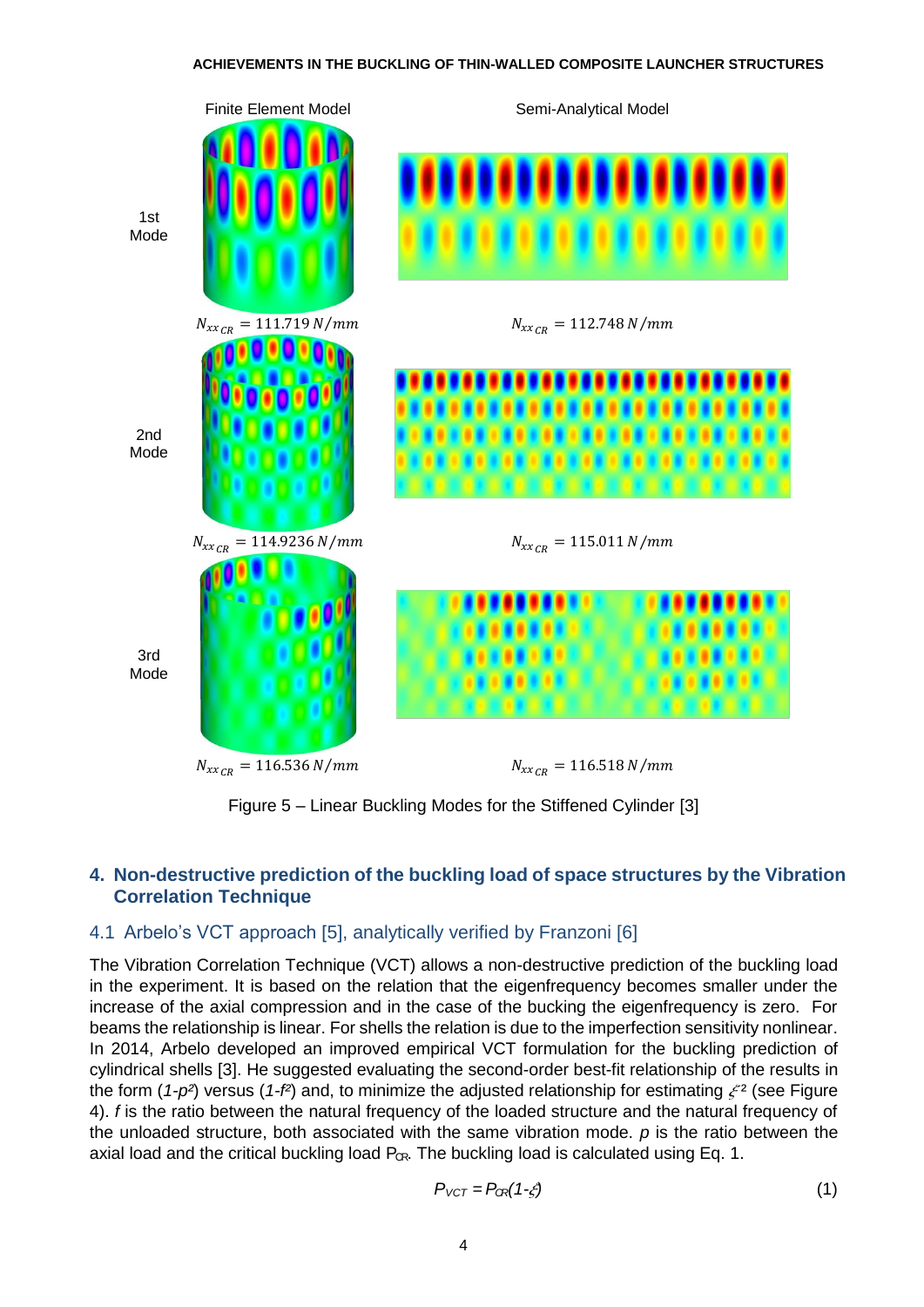

Figure 4 – Arbelo's VCT approach [5].

In the next years this VCT approach was validated many times by different experiments, however, it was still of empirical nature. In 2019, Franzoni verified analytically Arbelo's empirical VCT prediction of the buckling load imperfection sensitive shells [6]. This was a significant step in research and gave the VCT approach of shells a stronger physical foundation.

The space industry is highly interested in that approach and the method is currently applied in different future qualification tests of real launcher structures (see Section 3.5 and 3.6). Some structures have to survive the first load cases of the qualification tests as they shall be tested in other load cases under different loading as well. Thus, it is very important that the structure is not damaged in the first load case. VCT is one possibility to check in-situ during the buckling test the buckling prediction. The closer the applied load comes to the buckling load the better is the VCT prediction. The space industry is therefore highly interested in such an alternative non-destructive prediction of the buckling load by the new VCT method to be surer that buckling is not reached in the first load case.

In the following an overview of very different already published examples is given but also the information about first successful industrial VCT tests.

## 4.2 Metallic cylinder axially loaded with internal pressure [7]

Throughout this example, the VCT method is verified as a non-destructive experimental procedure for the estimation of the axial buckling load considering a pressurized orthotropic skin-dominated cylindrical shell. The specimen, a simplified downscaled model of a launcher propellant tank, was manufactured considering standard procedures for aerospace applications. An experimental campaign was proposed for the corroboration of the methodology, in which buckling and noncontact vibration tests were performed. Figure 5 (left) shows the cylindrical shell in the DLR buckling test facility. A numerical investigation based on FE models is proposed for evaluating the variation of the natural frequency up to the vicinity of buckling allowing a study of the convergence of the VCT method as the number of load steps and the considered maximum load level are increased simultaneously. Figure 5 (right) shows for the load-shortening curve and buckling mode a good agreement of the numerical simulation and experiment until buckling.

During the experimental campaign, the first vibration mode was measured for 8 axial load steps considering three internal pressure levels and the unpressurized condition. The VCT estimations presented a good correlation when compared to their respective experimental result for the buckling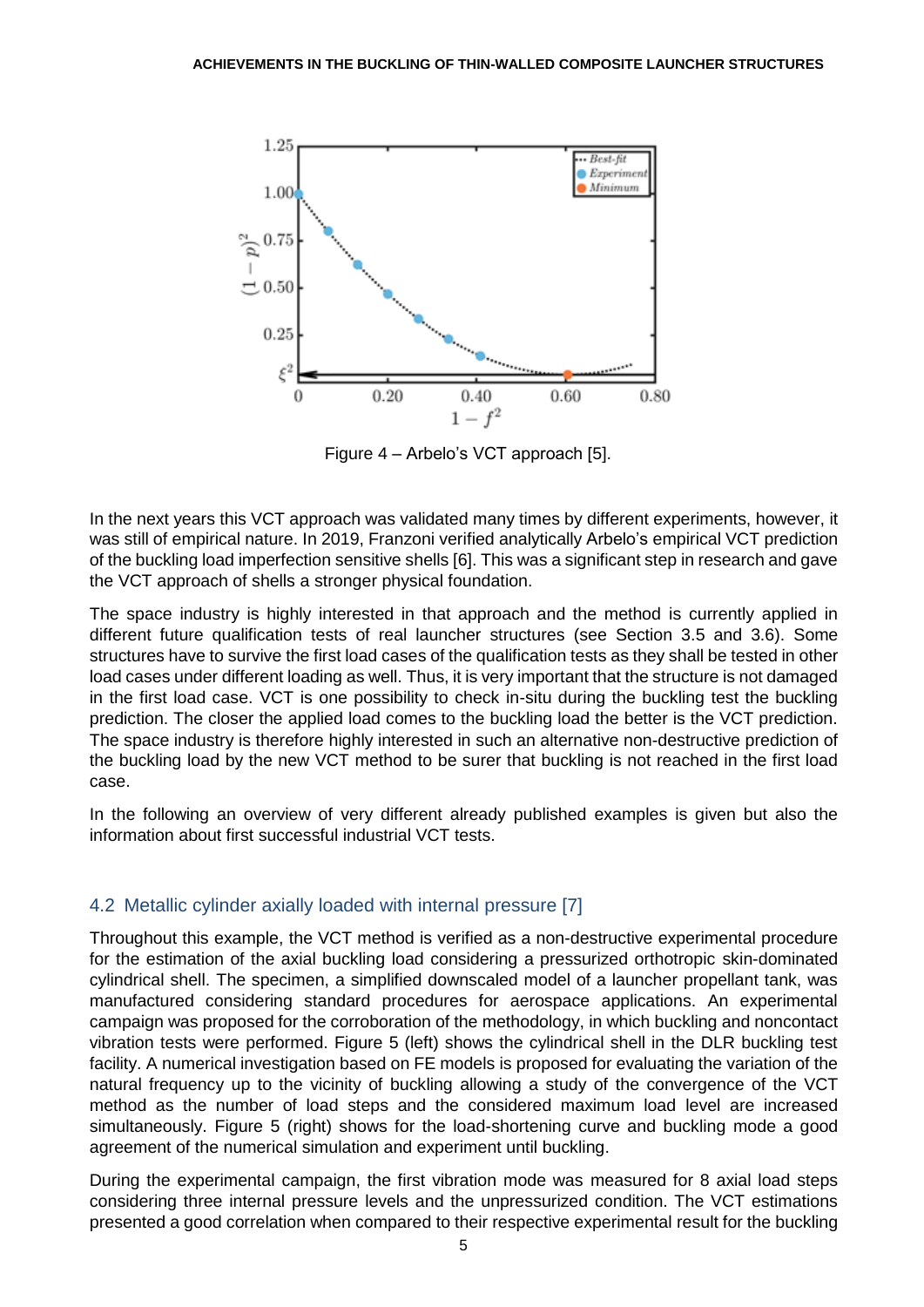load, once the deviations are within 4.0% and 10.0%. Moreover, the method provided better estimations of the buckling load for the tests associated with greater values of the KDF. The VCT herein applied is a non-destructive experimental procedure once the maximum axial load level considered during the vibration tests is 72.3% of the linear buckling load for the test considering 0.03 bar of internal pressure.

Considering the numerical assessment, techniques for including measured initial geometric imperfections and detailed boundary conditions in the FE model previously validated for unstiffened cylindrical shells were extended for the case of stiffened cylindrical shells. The nonlinear buckling load is within 3.0% and 5.4% deviation of the experimental results of the buckling load. Moreover, the numerical vibration modes and natural frequencies results were analyzed through an algorithm based on the MAC index. This procedure allows a high density of load steps to be considered resulting in a good understanding of the variation of the natural frequencies and vibration modes as related to the axial loading. The VCT method is employed for a numerical assessment achieving a good correlation and a conservative convergence when compared to the nonlinear buckling load.

The numerical study concludes that the VCT method applied to the test specimen herein evaluated provides conservative results and show a decreasing deviation from the nonlinear buckling load when the number of load steps and the maximum load level are both simultaneously increased. These results could be reproduced prior to the planning of a VCT test helping to define the maximum applied axial load level and the number of load steps needed for a good estimation of the buckling load. More details can be found in [7].





Figure 5 - Left: Metallic structure in the DLR buckling facility load by axial compression and internal pressure

> Right: Comparison between the numerical and experimental results at 0.03 bar internal pressure [7]

# 4.3 Buckling tests including VCT measurement with the same samples at different test facilities [8]

In this example the VCT approach is considered for estimating the buckling load of unstiffened composite laminated cylindrical shells tested in two different test facilities (see Figure 6). Three nominal identical specimens named ZD27, ZD28 and ZD30 were manufactured in DLR Institute of Composite Structures and Adaptive Systems. All cylinders were tested 10 times each for buckling at DLR, corroborating the equivalence of the specimens. For assessing the robustness of the VCT, ZD28 and ZD29 were tested at DLR and, ZD27 was tested at TU Delft Faculty of Aerospace Engineering. Additionally, a buckling test of ZD27 was performed at TU Delft, which established a basis for comparison between the two buckling test facilities.

Comparing DLR and TU Delft experimental buckling loads of ZD27, there is 22% of deviation as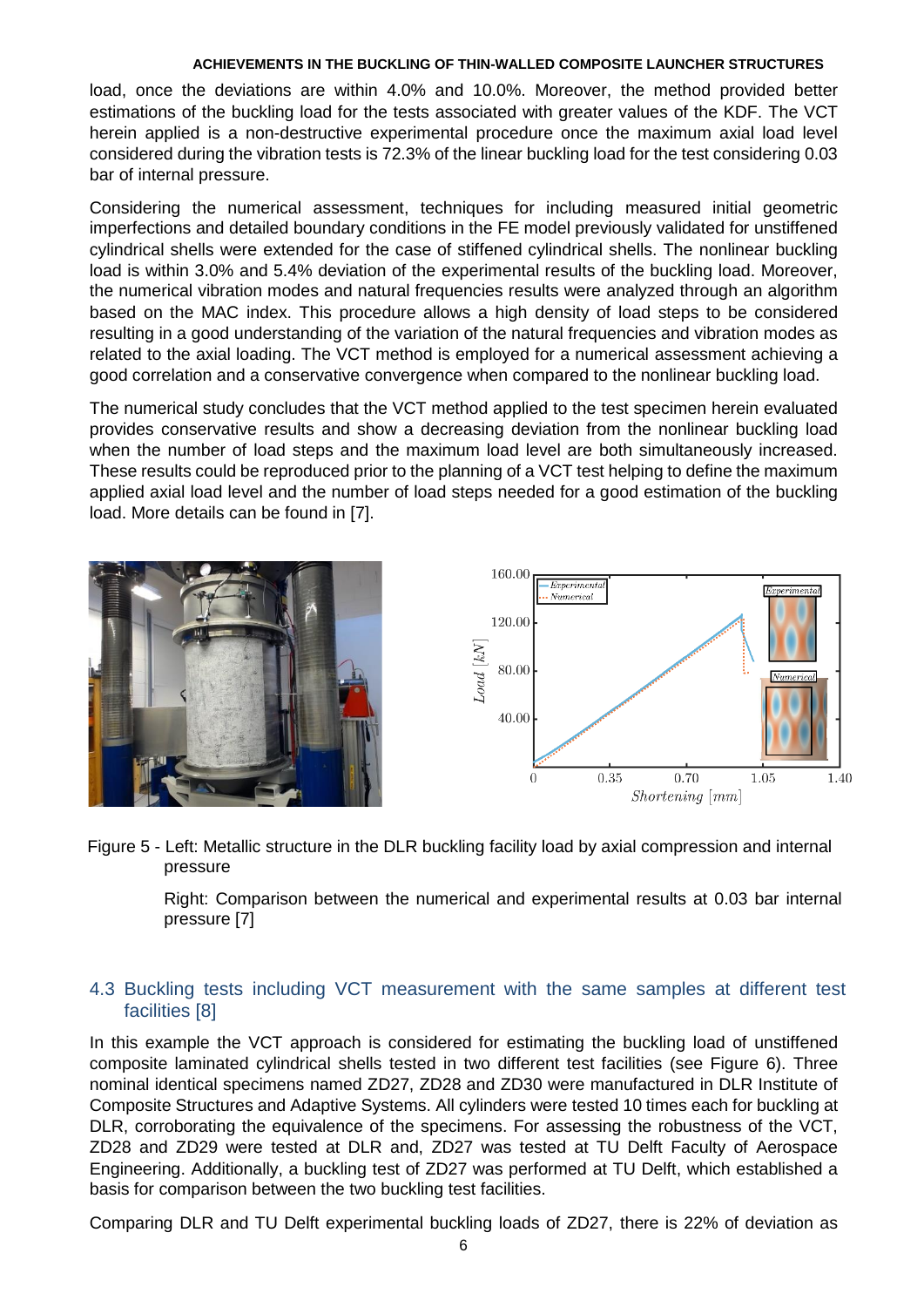related to the DLR result. This discrepancy can be associated with the differences between the test set-ups and it evidences the need for verifying the robustness of the methodology. However, the VCT method predicted within an acceptable range the experimental buckling load of ZD27 (tested at TU Delft) and the buckling loads of ZD28 and ZD29 (both tested at DLR); therefore, the robustness of the methodology of representing the in-situ boundary conditions has been proved throughout this experimental campaign. All VCT estimations are conservative (associated with negative deviations) and, in an acceptable range. Moreover, one may notice that the estimations associated with smaller magnitudes of the KDF are in better agreement within the same cylinder regardless of the theoretical buckling load considered for calculating the load ratio p. More details can be found in [8].





Figure 6 – Buckling tests including VCT measurement with the same samples at 2 different test facilities [8]

## 4.4 Composite lattice sandwich cylinders (CLSC) under axial compression [9]

This example deals with an analytical formulation for the free vibration of axially loaded composite lattice sandwich cylinders (CLSC) and numerical and experimental validations of the VCT applied to such structures. From an analytical point of view, the equations are obtained through the Rayleigh-Ritz method considering first-order shear deformation theory (FSDT). For the numerical verification of the VCT, three types of linear and nonlinear finite element analyses are performed. At first, numerical results for the critical buckling load and the first natural frequency at different load levels are compared with the corresponding analytical ones, validating the numerical models. Then, the numerical models are extended considering geometric nonlinearities and imperfection to simulate the variation of the first natural frequency of vibration with the applied load. As well, a nonlinear buckling analysis is also performed using the Riks method for a better comparison of the VCT results. Four specimens were fabricated using a new rubber mold and a filament winding machine. The experimental buckling test was carried out, verifying the results of the VCT approach. The results demonstrate that the maximum difference between the estimated buckling load using the VCT approach and the corresponding nonlinear and experimental buckling loads is less than 5%, being the VCT result more accurate than the numerical one. Moreover, the proposed VCT provided a good estimation of the buckling load of the CLSC, considering a maximum load level of at least 62.1% of TU Delft buckling facility<br>
TU Delft buckling facility<br>
Text of the experimental buckling and the experimental with the same samples at 2 different<br>
4.4 Composite lattice sample design with an analytical formulation for th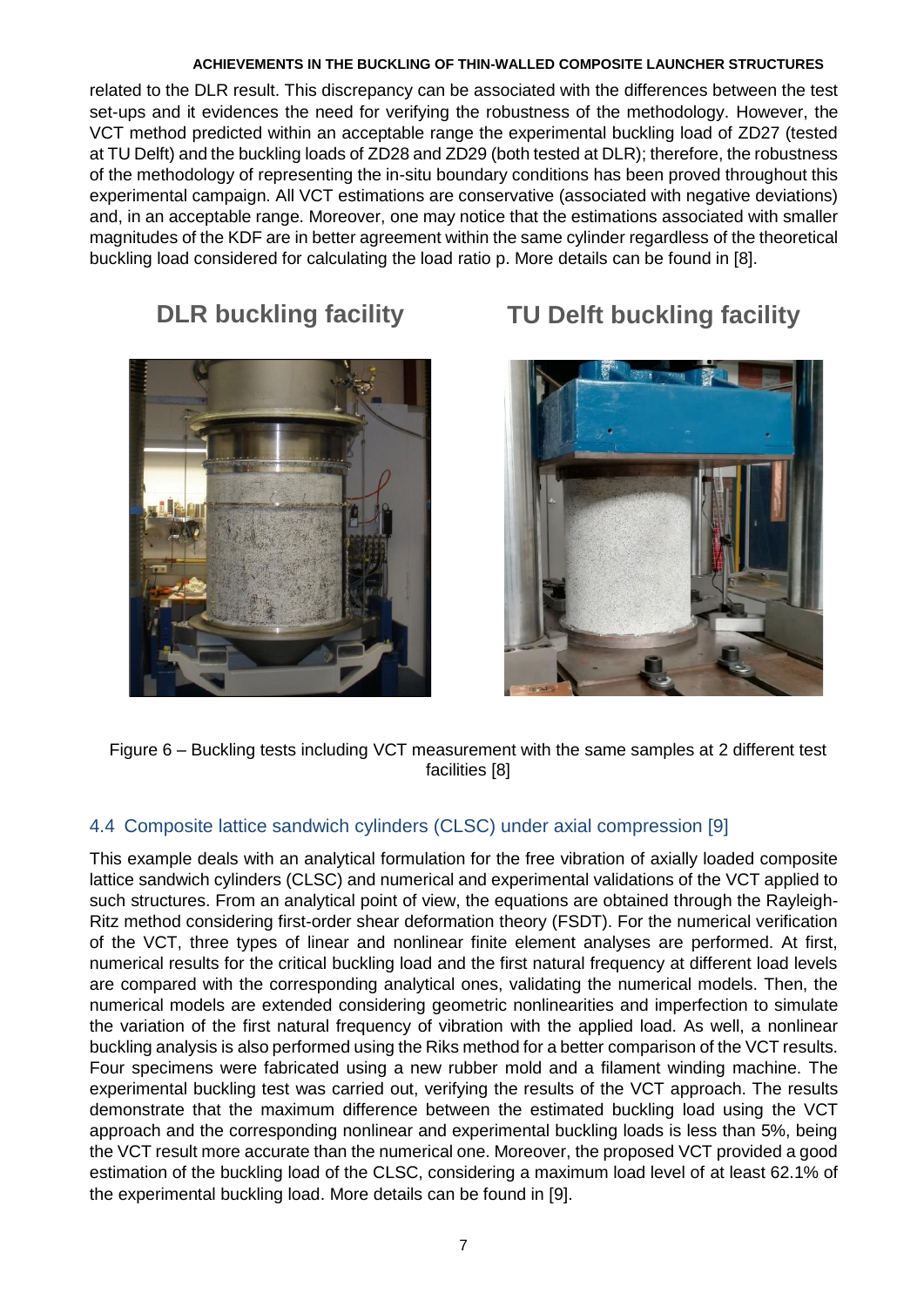

Figure 7 – Experimental (right) and numerical (left) buckling mode shapes of the CLSC [9]

## 4.5 VCT test for the Ariane 6 LH2 section under combined loading

MT Aerospace preformed at IMA in Dresden just recently a qualification test of an LH2 section (see Figure 8) of the planned Ariane 6. The structure was loaded by axial compression and bending. 2 different load cases were performed. The first load case was just below global buckling and the structure was not destroyed. During the tests a VCT measurement at 10 load steps was performed in parallel. It was one alternative method for non-destructive prediction of buckling. It was the first time ever, that VCT was applied to a real space structure in a qualification test. The results were achieved just recently and are so far confidential. However, it can be said that the tests were successful and the VCT method could predict in both load cases the buckling load quite close at conservative site. A full publication of these tests is in preparation with a larger consortium.



Figure 8 – Ariane 6 LH2 Section

## 4.6 Double-curved Flexline fairing under combined loading

2022 the VCT method is planned to be applied also during the buckling qualification test of the Flexline payload fairing to be tested by RUAG, shown in Figure 9. The challenge will be here that the structure is double curved with combined loading. This will be also a premier for VCT for these conditions.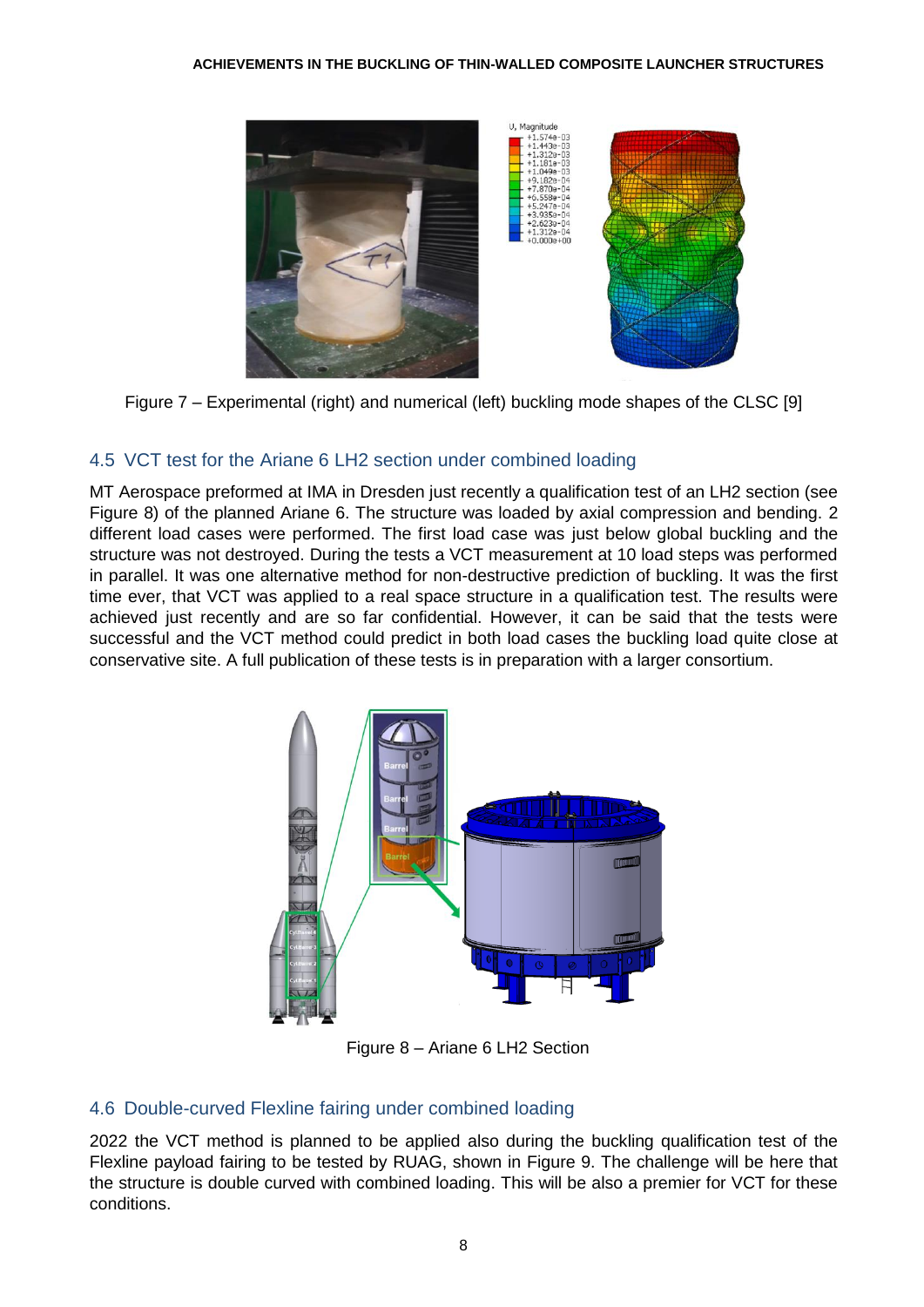

Figure 9 – Payload fairing of the Flexline launcher

### **5. Acknowledgements**

The research leading to these results has received funding from the following sources:

- European Community's Seventh Framework Programme (FP7/2007-2013) under Priority *•*Space, Grant Agreement Number 282522 (DESICOS).
- European Space Agency (ESA), Contract number 4000119184/17/NL/MH/GM. *•*
- European Community's Eighth Framework Programme (FP8/H2020), under Priority ERDF *•* (European Regional Development Fund), Grant Agreement Number ZW 6- 85042584

All support is gratefully acknowledged. The information in this paper reflects only the authors' views and the European Space Agency is not liable for any use that may be made of the information contained therein.

## **6. Contact Authors E-mail Address**

Mailto: [richard.degenhardt@dlr.de](mailto:richard.degenhardt@dlr.de)

## **7. Copyright Statement**

The authors confirm that they, and/or their company or organization, hold copyright on all of the original material included in this paper. The authors also confirm that they have obtained permission, from the copyright holder of any third-party material included in this paper, to publish it as part of their paper. The authors confirm that they give permission, or have obtained permission from the copyright holder of this paper, for the publication and distribution of this paper as part of the ICAS proceedings or as individual off-prints from the proceedings.

## **References**

- [1] Castro S, Mittelstedt C, Monteiro F, A. Arbelo M, Ziegmann G, Degenhardt R. "Linear buckling predictions of unstiffened laminated composite cylinders and cones under various loading and boundary conditions using semi-analytical models", *Int. Journal of Composite Structures*, Vol. 118 (2014), pp. 303-315, <https://doi.org/10.1016/j.compstruct.2014.07.037>
- [2] Castro S, Mittelstedt C, Monteiro F, A. Arbelo M, Degenhardt R. "A semi-analytical approach for the linear and non-linear buckling analysis of imperfect unstiffened laminated composite cylinders and cones under axial, torsion and pressure loads ", *Int. Journal of Thin-Walled Structures*, Vol. 90 (2015) pp. 61–73,